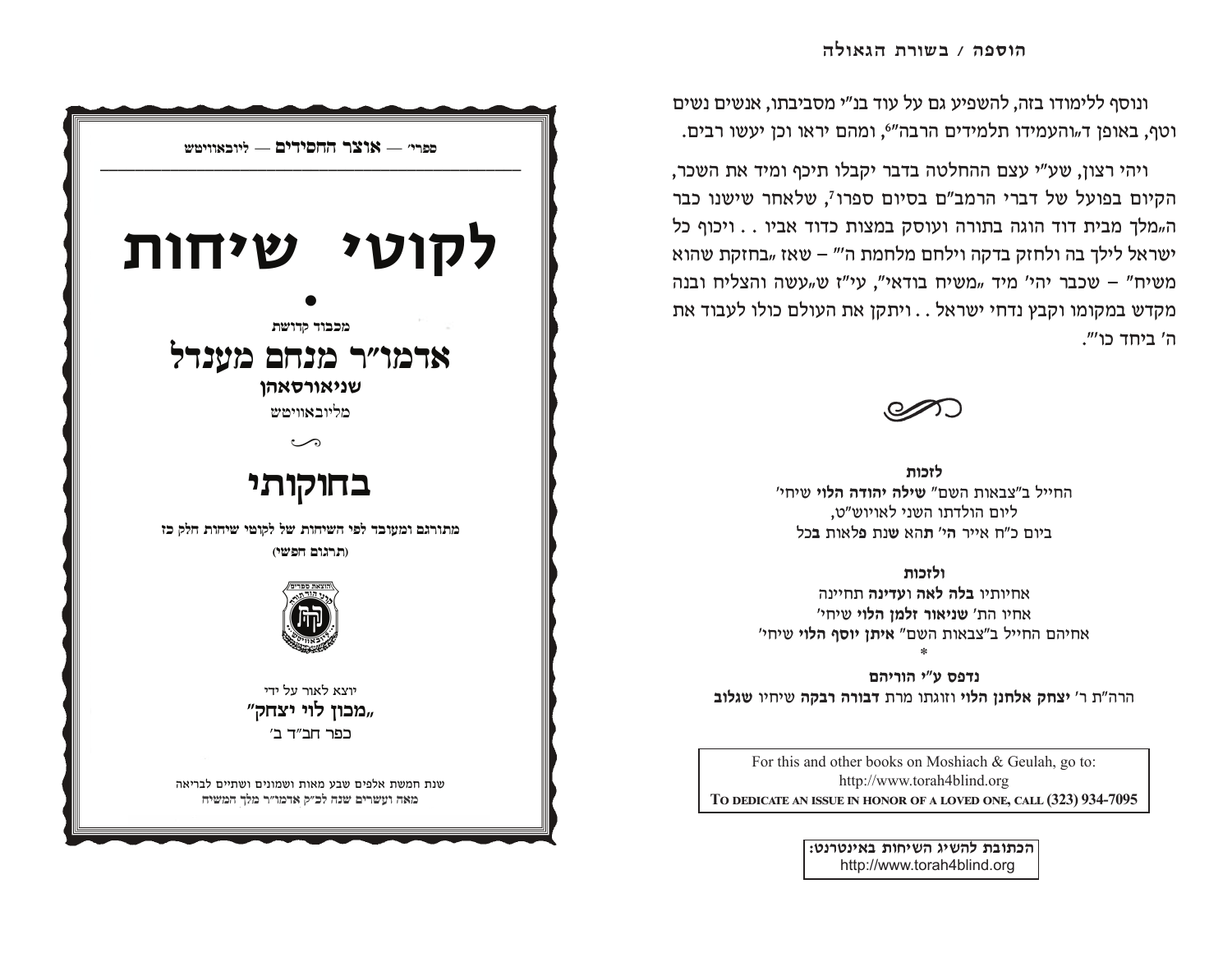## בחוקותי\*

#### "כל המפזר ממונו ۰Ν. במצוות..."

בסוף הלכות ערכין וחרמים<sup>1</sup> בספר <sub>"</sub>היד החזקה" כותב הרמב"ם: "לעולם לא יקדיש אדם ולא יחרים כל נכסיו, והעושה כז עובר על דעת הכתוב. שהרי הוא אומר<sup>2</sup> מכל אשר לו. ולא כל אשר לו. כמו שביארו חכמים<sup>3</sup>. ואיז זו חסידות אלא שטות<sup>4</sup>. שהרי הוא מאבד כל ממונו ויצטרך לבריות. ואין מרחמין עליו. ובזה וכיוצא בו אמרו חכמים5: חסיד שוטה מכלל מבלי עולם. אלא כל המפזר ממונו במצוות אל יפזר יותר מחומש6. ויהיה כמו שציוו<sup>7</sup> נביאים<sup>8</sup> מכלכל דבריו במשפט. ביז בדברי תורה בין בדברי עולם. אפילו בקרבנות שאדם חייב בהן הרי חסה תורה על הממון ואמרה<sup>9</sup> שיביא כפי מסת ידו, קל־וחומר לדברים שלא נתחייב בהו אלא מחמת נדרו. שלא ינדור אלא כראוי לו, שנאמר<sup>10</sup>: איש

ולהעיר משינוי הפירוש במבלי עולם – ושיטת הרמב״ם – קו״א לאדה״ז הל' ת״ת פ״ב ס״א.

6) כתובות נ, רע"א. שם סז, סע"ב. ערכין שם. וראה ירושלמי פאה פ״א ה״א.

7) תהלים קיב, ה (ושם: יכלכל) – ובא בהמשך למ״ש לפנ״ז "טוב איש חונו ומלוה״.

8) וצע״ק שקורא לותהלים – ) כתובים נביאים. וראה (מגילה יד, א – בפרש״י ד״ה נבואה. סוטה מח, ריש ע"ב) דדוד נביא הי' (וראה לקו"ש [המתורגם] חי"ח ע' 298 הערה 31. וש"נ).

9) ע״פ הכתוב – ראה טז, יו״ד.

10) סוף פרשת ראה.

כמתנת ידו כברכת ה' אלקיך אשר נתן לך". מדברי הרמב"ם באופן כללי "אלא כל המפזר ממונו במצוות אל יפזר יותר מחומש" ניתן להסיק, לכאורה, שגם בענין מצות הצדקה אין היהודי צריך לתת יותר מחומש מנכסיו, ובודאי שלא את כל נכסיו.

אר אנו מוצאים. שאדמו"ר הזקו מרחיב בדבריו בענין נתינת צדקה יותר מחומש מנכסיו, ואפילו נתינת כל אשר לו לצדקה, כפי שהוא כותב באגרת התשובה<sup>11</sup> לגבי פדיית תענית על ידי נתינת צדקה "ואף שיעלה לסך מסויים12 אין לחוש משום אל יבזבז יותר מחומש, דלא מקרי בזבוז בכהאי גוונא מאחר שעושה לפדות נפשו מתעניות וסגופים. ולא גרעא מרפואת הגוף ושאר צרכיו״.

וכך מסביר אדמו"ר הזקן גם באגרת הקודש<sup>13</sup>, שיהודי צריך "לפזר" את ממונו לצדקה ללא הגבלה, כדי לתקן בכך את הפגם שנגרם בעבירותיו. ואדמו״ר הזקן מבהיר: "ומה שנאמר המבזבז אל יבזבז יותר מחומש, היינו דוקא במי שלא חטא או שתיקן חטאיו .. אבל מי שצריך לתקן נפשו עדיין, פשיטא דלא גרעא רפואת הנפש מרפואת הגוף. שאיז כסף נחשב<sup>14</sup>, וכל אשר לאיש יתן בעד נפשו כתיב 15".

ואת זאת כותב אדמו״ר הזקן כהלכה למעשה, ומסיים את דבריו שם באגרת התשובה: *<sub>יי</sub>נהגו* עכשיו כל החרדים לדבר ה' להרבות מאד מאד בצדקה". וכך הוא מסיים גם באגרת הקודש, שאפשר לפזר לצדקה

גם – "לצחצח הכפתורים", וצריך רק שהקב"ה יפתח את עיניהם של בנ"י שיראו שהגאולה האמיתית והשלימה כבר ישנה, ויושבים כבר לפני שולחו ערוד. בסעודת לויתו ושור הבר<sup>2</sup> וכו' וכו'.

מזה מובן . . בדורנו זה ובזמננו זה, לאחרי שכבר סיימו הכל (כנ"ל), ישנה הבטחה גמורה בתורה, שבטח יהי' "(תזכור יום צאתך ממצרים) כל ימי חייך . . להביא לימות המשיח"<sup>3</sup>,

ובפשטות – שלא זקוקים להפסק ח"ו ביו "כל ימי חייד" ו"ימות המשיח" (כמו שהי' אצל בנ"י בכל הדורות שלפני דורנו זה), אלא "כל ימי חייך" דכאו"א מישראל, חייו הגשמיים כנשמה בגוף, כוללים בפשטות (גם) "ימות המשיח" בלי הפסק, מכיוו שהגאולה באה תיכף ומיד ממש ברגע זה ובמקום זה (אפילו אם זה מצב דלילה, "הבאים מצרימה"). כך שהרגע האחרון דהגלות והנקודה האחרונה דהגלות נעשים רגע ראשוו ונקודה ראשונה דגאולה.

ומ"ימי חייך" בזמן הזה ובמקום הזה, בלי שום הפסק כלל ח"ו (אפילו אם הוא כבר למעלה משבעים שנה וכיו"ב), עובר כאו"א מישראל מיד – בתכלית השלימות, "ראובן ושמעון נחתין ראובן ושמעוו סלקיו"<sup>4</sup>. בההמשד ד<sub>"</sub>כל ימי חייד" בימות המשיח. וחיים נצחיים שיהיו אז.

ובנוגע לפועל הכוונה היא, שהעבודה דבנ"י עתה צריכה להיות "להביא לימות המשיח", לגלות כבר תיכף בפועל איך שהמצב ד<sub>"</sub>הבאים מצרימה" בגלות הוא באמת מצב ד"גאולת ישראל", עי"ז שמתכוננים בעצמם ומכינים אחרים למצב ד‰ימות המשיח".

כולל ובמיוחד – בקשר עם יום ההילולא דהרמב"ם – ע"י שמתחזקים ומוסיפים בלימוד ספר משנה תורה להרמב"ם . . ובפרט – בספר הרמב"ם עצמו – הלכות מלך המשיחי, בשני הפרקים האחרונים דהלכות מלכים בסיום ספר משנה תורה.

<sup>\*)</sup> וסיום ספר הפלאה ברמב״ם.

**<sup>1</sup>**) פ"ח הי"ג.

<sup>2)</sup> פרשתנו כז. כח.

<sup>3)</sup> ערכין כח, א.

<sup>4)</sup> ראה לקמן סעיף ז והערה 47.

<sup>5)</sup> סוטה כ. א. ולשיטתי' בפירוש המשניות שם ושאינו כבש״ס ובבלי שם כא, ב. ובירושלמי – הובא בתוס' שם!)).

<sup>11)</sup> פ״ג (צג, א. ומציין (שם ריש ע״ב) לאגה״ק דלקמן).

<sup>12)</sup> ע״ד הל' דבר מסויים (ירוש' שקלים פ״א ה״ד. ועוד).

<sup>13)</sup> סוס״י (קטו, סע״ב ואילך). 14) ע״פ לשוז הכתוב – דה״ב ט. כ. ועד״ז במ״א י. כא. 15) איוב ב, ד.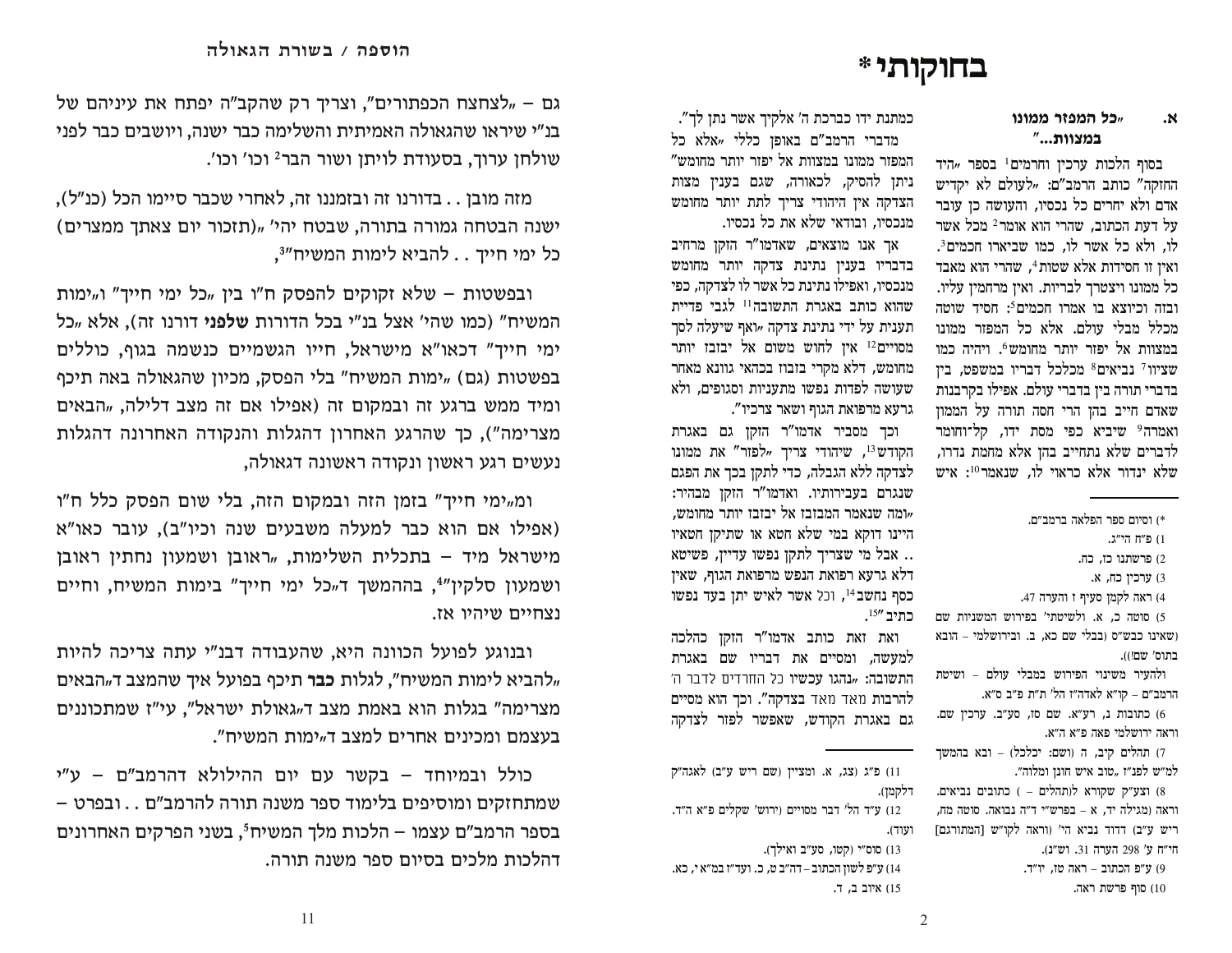היים נצחיים וואָס וועַט דעמולט זיין.

ובנוגע לפועל מיינט עס, אז די עבודה פון אידן איצטער דארף זיין להביא לימות המשיח", צו שוין גלייך מגלה זיין בפועל ווי דער מצב,  $p$ פון "הבאים מצרימה" אין גלות איז באמת אַ מצב פון "גאולת ישראל", דורך דעם וואַס מ׳גרייט זיך אַליין און מ׳גרייט צו אַנדערע צו דעם מצב פון "מות המשיח".

כולל ובמיוחד – בקשר מיט דעם יום ההילולא פון דעם רמב"ם – דורך מחזק זיין און מוסיף זיין אין לימוד ספר משנה תורה להרמב"ם . . ובפרט – אין ספר הרמב"ם עצמו – הלכות מלך המשיח<sup>5</sup>, אין די לעצטע צוויי פרקים פון הלכות מלכים בסיום ספר משנה תורה.

און נוסף צו דעם אייגענעם לימוד בזה, זאַל מען זען אויך משפיע ויין אויף אַנדערע אידן אַרום זיך, אנשים נשים וטף, באופן פון "והעמידו תלמידים הרבה"<sup>6</sup>, ומהם יראו וכן יעשו רבים.

ויהי רצון, אַז דורך דער עצם החלטה בדבר זאַל מען תיכף ומיד  $\epsilon$ באקומען דעם שכר, דער קיום בפועל פון דברי הרמב״ם בסיום ספרו אַז לאחרי וואַס מ׳האַט שוין דעם <sub>"</sub>מלך מבית דוד הוגה בתורה ועוסק במצות כדוד אביו . . ויכוף כל ישראל לילך בה ולחזק בדקה וילחם מלחמת ה'" – וואַס ער איז "בחזקת שהוא משיח" – זאַל ער שוין גלייך ווערן <sub>"</sub>משיח בודאי", דורך דעם וואַס "עשה והצליח ובנה מקדש במקומו וקבץ נדחי ישראל . . ויתקן את העולם כולו לעבוד את ה' ביחד כו'".

(משיחות ש"פ שמות, כ"א טבת תשנ"ב)

#### **I I I**

כמדובר ריבוי פעמים דברי כ"ק מו"ח אדמו"ר נשיא דורנו, שנוסף  $y''$ y ע״ז שכבר "כלו כל הקיצין"1, כבר עשו בנ״י תשובה, וסיימו הכל, כולל

לקוטי**W** ב**חוקותי** 

 $\nu$ שיחות

בלי גבול<sup>16</sup> ל**תקן עוונותיו...** צריכין אנו**g** להתנהג... בלי גבול״.

## **PDQ[G L[DFD G[L]T D**

כדי להבין זאת יש להקדים ולבאר סתירה בדברי הרמב"ם עצמו:

בפירושו למשנה $^{17}$  אלו דברים שאין להם  $P^{\{18\}}$ שיעור .. גמילות חסדים" אומר הרמב"ם , מה שאמר בכאן גמילות חסדים אין לה שיעור, רוצה לומר לעזור אדם בגופו<sup>19</sup>, אך שיעזור אותו בממונו – יש לו שיעור, והוא חמישית ממונו, ולא יתחייב לתת יותר מחמישית ממונו, לבד אם עשה כן במדת חסידות". כלומר, הרמב"ם קובע כאן שלפי מדת חסידות יש מקום לנתינת צדקה וגמילות חסדים יותר מחומש מממונו, ואילו בהלכה שהוזכרה לעיל מספרו <sub>"</sub>היד החזקה" הוא אומר, שנתינת יותר מחומש <sub>"</sub>אין זו חסידות אלא שטות"!

כן יש להביז:

במשנה במסכת ערכין נאמר $^{20}$ :  $\,$ מחרים אדם מצאנו ומבקרו... ואם החרים את כולם אינם מוחרמים, דברי רבי אליעזר. אמר רבי אלעזר בן עזריה: מה אם לגבוה אין אדם רשאי להחרים כל נכסיו. על־אחת־כמה־וכמה שיהא אדם חס על נכסיו".

על משנה זו שואלת הגמרא: <mark>4</mark>8 סל הלעזר בן עזריה .. היינו תנא קמא?!", ומשיבה הגמרא: <mark>״איכא בינייהו (=יש הבדל ביניהם</mark>) דרבי אילא, דאמר רבי אילא: באושא התקינו המבזבז אל יבזבז יותר מחומש". ומסביר שם רש"י בפירושו<sup>21</sup>: <sub>"</sub>רבי אלעזר בן עזריה אית

16) ראה גיטין נב, א (רמב״ם סוף הל׳ נחלות), שצדקה איז לה קצבה (ובפרש״י שם: בכל שעתא קיימי עניים במצא נכסיהם כלים). 17) פאה רפ״א.

> 18) מירושלמי פאה שם. 19) כ״ה גם ברמב״ם הל׳ אבל רפי״ד. 20) כח, א. 21) וכ״ה בפי׳ רגמ״ה שם.

ליה דרבי אילא, דהא אתא לאשמועינן (=שבא ללמדנו) שיהא אדם חס על נכסיו, רבי אליעזר לית ליה דרבי אילא. דאי בזבז טובא לא איכפת לו (-שאם בזבז הרבה לא אכפת לנו), אלא ששייר לעצמו קצת, דומיא דחרם״.

כלומר. התנא־קמא אינו סובר כרבי אילא. שיש שיעור של חומש, ואדם יכול להחרים יותר מחומש מנכסיו. ואילו שיטת רבי אלעזר בן עזריה היא כדברי רבי אילא, שלא יחרים אדם יותר מחומש.

ולפי זה, כיון שבפירוש המשניות סובר הרמב"ם כדעת רבי אילא, שנקבע שיעור של המישית ממונו", מדוע הוא אומר שלפי מדת $\cdot$ חסידות יכול אדם לתת <sub>"</sub>יותר מחומש", כאשר אנו מוצאים את דעתו במקום אחר, בהלכות ערכין וחרמים, שהשיעור <sub>"</sub>אל יבזבז  $''$ יותר מחומש" שולל אפשרות של  $\cdot$ יותר אפילו לפי מדת חסידות?

**GZFY ]SL]SD PLSWHC LS\ E**

ומבארים המפרשים<sup>22</sup>, שבשני מקומות אלו – בהלכות ערכין וחרמין ובפירוש המשניות – עוסק הרמב״ם בשני סוגים של צדקה:

בפירוש המשניות מתאר הרמב״ם מקרה שבו חייב אדם בנתינת צדקה משום שנמצאים לפניו עניים או אומללים אחרים המבקשים עזרה, כלשונו <sub>"</sub>כשהאדם יראה שבויים שהוא חייב לפדותם... או רעבים או ערומים שהוא חייב להשביעם ולכסות מערומיהם כמו שאמר <sup>23</sup> די מחסורו אשר יחסר לו" – הרי אז פחות מחמישית ממונו או כפי חמישיתו" הוא $\cdot$ חייב לתת. ולפי מדת חסידות הוא יכול לתת יותר מחומש.

לעומת זאת, בהלכות ערכין וחרמין מדובר על אדם המחלק ממונו לעניים מעצמו ומאליו

רכי יוסף יו"ד סרמ"ט סק"א ד"ה ואפשר. וראה (22 גם שו״ת בית דינו של שלמה יו״ד סי׳ א (מח, ג ואילר). ועוד. 123 ראה טו, ח.

<sup>5)</sup> כ״ה הכותרת בדפוס ויניצאה רפד. שי.

<sup>.</sup> אבות פ"א מ"א

<sup>7)</sup> הל' מלכים ספי"א.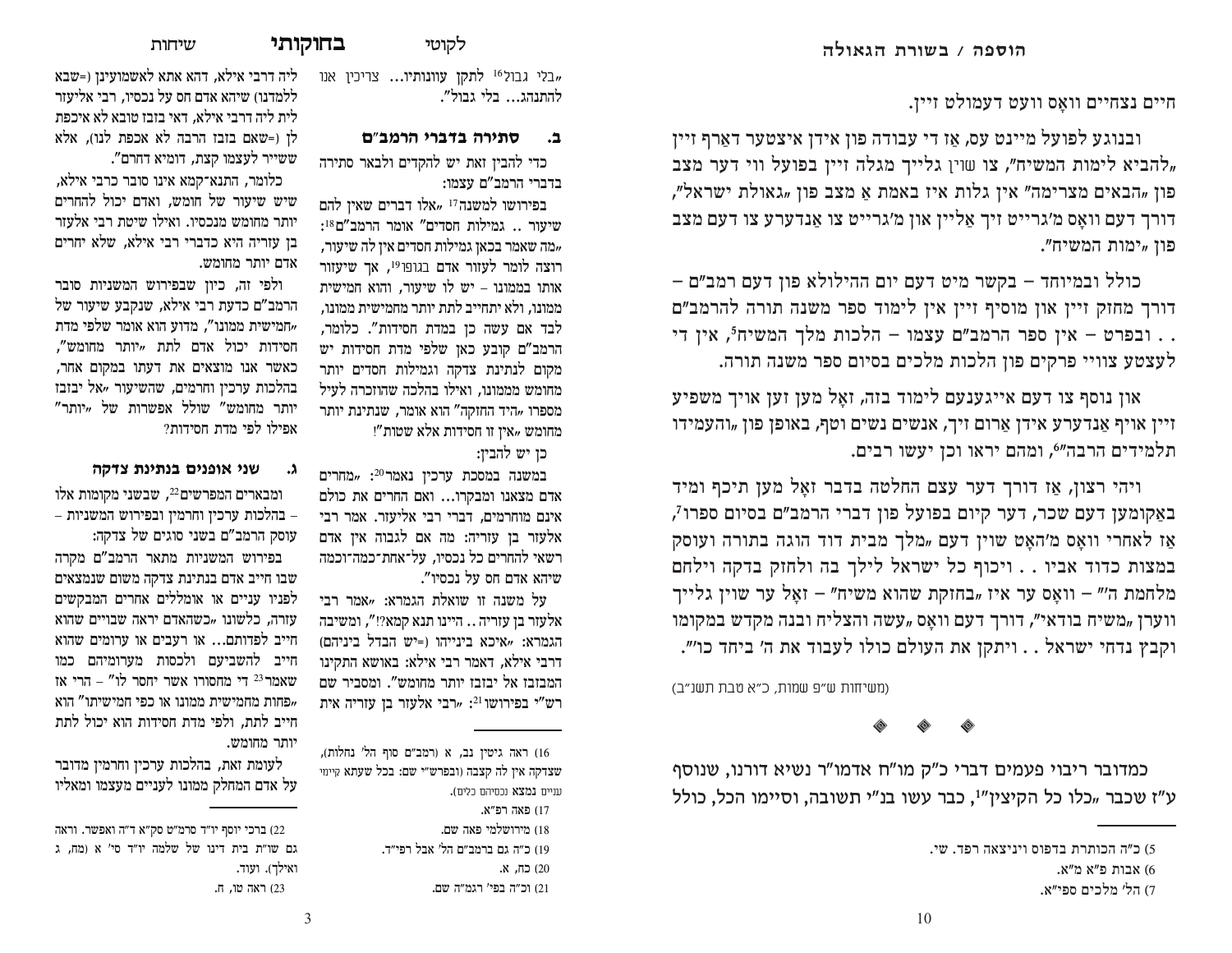## בחוקותי

*ויומיא דמקדיש ומחרים*"<sup>24</sup>, ועל כך נקבע, השיעור של <sub>"</sub>חומש" ואסור לתת יותר מכך אפילו לפי מדת חסידות 25.

## ד. תועלת לנותן או צורך העני

ויש להוסיף שההבדל בין שני מקומות אלו בדברי הרמב"ם אינו מתבטא רק בכך שאלו הם שני אופנים שונים במצות הצדקה – כאשר העניים הנצרכים נמצאים לפניו או שהוא רוצה לחלק את הצדקה מעצמו – אלא יש ביניהם הבדל בהגדרת המצוה של ערכין

וחרמין לעומת הגדרת מצות הצדקה26: מהות מצות ערכין וחרמין היא, כפי שמסביר הרמב"ם שם בהלכה הקודמת<sup>27</sup>: ההקדשות וחרמין והערכין מצוות וראוי לו לאדם להנהיג עצמו בדברים אלו כדי לכוף יצרו ולא יהיה כילי". כלומר, בנתינה של ערכין וחרמין מודגשת התועלת עבור הנותן 28, ולא הנחיצות עבור המקבל.

לעומת זאת, בפירוש המשניות, לגבי צדקה וגמילות חסדים, מודגש יותר במהות המצוה הצורך של המקבל, שהנתינה היא למלא <sub>יי</sub>די מחסורו" של העני, כדברי הרמב"ם 29 "מצות עשה ליתן צדקה לעניים כפי מה שראוי לעני״30.

### 24) לשון הברכ״י שם.

25) וראה בס' שנסמנו בהערה 22, שזהו החילוק בין מאמר הירושלמי (פאה שם) ודהבבלי (בב' מקומות בכתובות שם).

26) גם כשאין עניים לפניו – ראה לקמן הערה 36.

27) הלכה יב.

28) ראה גם שו"ע אדה"ז או"ח סקנ"ו ס"ג.

29) הל' מתנות עניים רפ״ז.

30) וראה שאילת יעבץ (ח"א סוס"ג) דמפשטות ל' הרמב"ם מובן דבידו משגת אין בזה כלל הגבלות דמעשר וחומש וצריך ליתן להעני כדי צרכו גם אם הוא יותר מחומש (אלא שמפיה״מ פאה שם לא משמע כן). ע״ש בארוכה.

וראה גם מכתב כ״ק אדמו״ר מהורש״ב נ״ע (סה״מ

ולפיכך, בהלכות ערכין וחרמין מתבטא הרמב"ם בלשון סתמית: "אל יפזר יותר מחומש", ללא פירוט של הבדלים ויוצאים מן הכלל, שאדם לא יתן יותר מחומש אפילו לפי מדת חסידות, כי במקרה זה, כפי שמדגיש הרמב"ם, אין כאן מדת חסידות<sup>31</sup>. ואילו בפירוש המשניות, כאשר מדובר על מצות הצדקה, שבה חשוב יותר צורך העני, הרי שם מוסיף הרמב"ם שאפשר לתת יותר מחומש, למרות שאין חייבים – לפי מדת חסידות23.

#### הבדלי ניסוח בהתאם ה. למהות הענין

בכך אפשר להסביר הבדלים בדברי הרמב"ם בין שני מקומות אחרים:

א) בהלכות מתנות עניים<sup>33</sup> כותב הרמב״ם: יבא העני ושאל די מחסורו ואין יד הנותן, משגת, נותן לו כפי השגת ידו, וכמה, עד חמישית נכסיו מצוה מן המובחר": הרמב"ם מדייק ומדגיש כאן את הצד החיובי של נתינת "חמישית נכסיו", ואינו מדגיש את השלילה, שלא לתת יותר מחומש, משום שמדובר כאן על "הלכות מתנות עניים", שבהן חשוב יותר

תש״ט ע׳ 21. אגרות קודש שלו ח״א ע׳ קלח. ועוד) כל מצוה יש לה גבול ומדה כו' ומצות הצדקה אין לה שיעור וכמש״כ בשו״ע יו״ד רסרמ״ט שיעור נתינה כפי  $\,$  צורך העניים, בל"ג ווראה שם ע' 17. אגרות ב ע׳ פה).

ישתקבע בנפשו בעפשו בעשו"ע בעפשו ביתקבע ביש מהון ממון (ולא יהי' כילי) "יפזר ויתן ממון הרבה לעניים כו'" – והיינו גם יותר מחומש (אלא של, אחר שתקבע בנפשו מדה זו לא יפזר יותר מדאי שזו אינה דרך טובה ותקנת חכמים שלא יבזבז יותר מחומש״). וי״ל דהרמב״ם בהל׳ ערכין וחרמין מדבר לא בתחילת עבודתו בכדי לקבוע בנפשו כו' (כבשו״ע אדה״ז שם) כ״א בסדר והנהגה הקבוע, "וראוי לו לאדם להנהיג עצמו".

32) להעיר מצפע"נ הל' מת"ע (פ"ט הי"ט). שו"ת שלמת יוסף (סט״ז אות ג) במש״כ בדעת השאילתות. 33) פ"ז ה"ה.

## $.773$

מ'האָט שוין גערעדט מערערע מאָל דברי כ״ק מו״ח אדמו״ר נשיא דורנו, אַז נוסף אויף דעם וואָס ס׳איז שוין "כלו כל הקיצין". האָבן אידן שוין תשובה געטאָן, און מ׳האָט שוין אַלץ פאַרענדיקט, כולל אויך – ער אויבערשטער (ענעפלען גער האָבן אַז דער אויבערשטער " זאָל אויפעפענען די אויגן פון אידן זיי זאָלן זען ווי ס׳איז שוין דאָ די גאולה האמיתית והשלימה, און מ׳זיצט שוין באַ דעם שולחן ערוך, בסעודת לויתן ושור הבר<sup>2</sup> וכו׳ וכו׳.

דערפון איז פאַרשטאַנדיק . . בדורנו זה ובזמננו זה, לאחרי וואַס מ׳האַט שוין אַלץ פּאַרענדיקט (כנ״ל), האַט מען די הבטחה גמורה אין לי (מצרים) מצרים) הוכער היין "תזכור את יום צאתך מארץ מצרים) כל ימי חייך . . להביא לימות המשיח״י,

ובפשטות – אַז מ׳דאַרף ניט אָנקומען צו אַ הפסק ח״ו צווישן "כל ימי חייך" און "ימות המשיח" (ווי דאָס איז געווען באַ אידן בכל הדורות שלפני דורנו זה), נאָר "כל ימי חייך" פון יעדער איד, זיינע חיים גשמיים אַלס נשמה בגוף, זיינען כולל בפשטות (אויך) "ימות המשיח" בלי הפסק, וואַרום די גאולה קומט תיכף ומיד ממש ברגע זה ובמקום זה (אפילו אויב דאָס איז אַ מצב פון לילה, "הבאים מצרימה"), אַזוי אַז דער רגע האחרון פון גלות און די נקודה אחרונה פון גלות ווערט דער רגע ראשון און נקודה ראשונה פון גאולה,

און פון "ימי חייך" בזמן הזה ובמקום הזה, בלי שום הפסק כלל ח"ו (אפילו אויב ער איז שוין עלטער פון שבעים שנה וכיו"ב), גייט יעדער איד גלייך איבער – בתכלית השלימות, "ראובן ושמעון נחתין ראובן ושמעון סלקין"4, אין דעם המשך פון "כל ימי חייך" בימות המשיח, און

<sup>1)</sup> סנהדרין צז, ב.

<sup>2)</sup> ראה ב״ב עד, ב ואילך. פסחים קיט, ב. ועוד.

<sup>3)</sup> ברכות יב, ב.

<sup>4)</sup> ויק״ר פּל״ב, ה. וש״נ.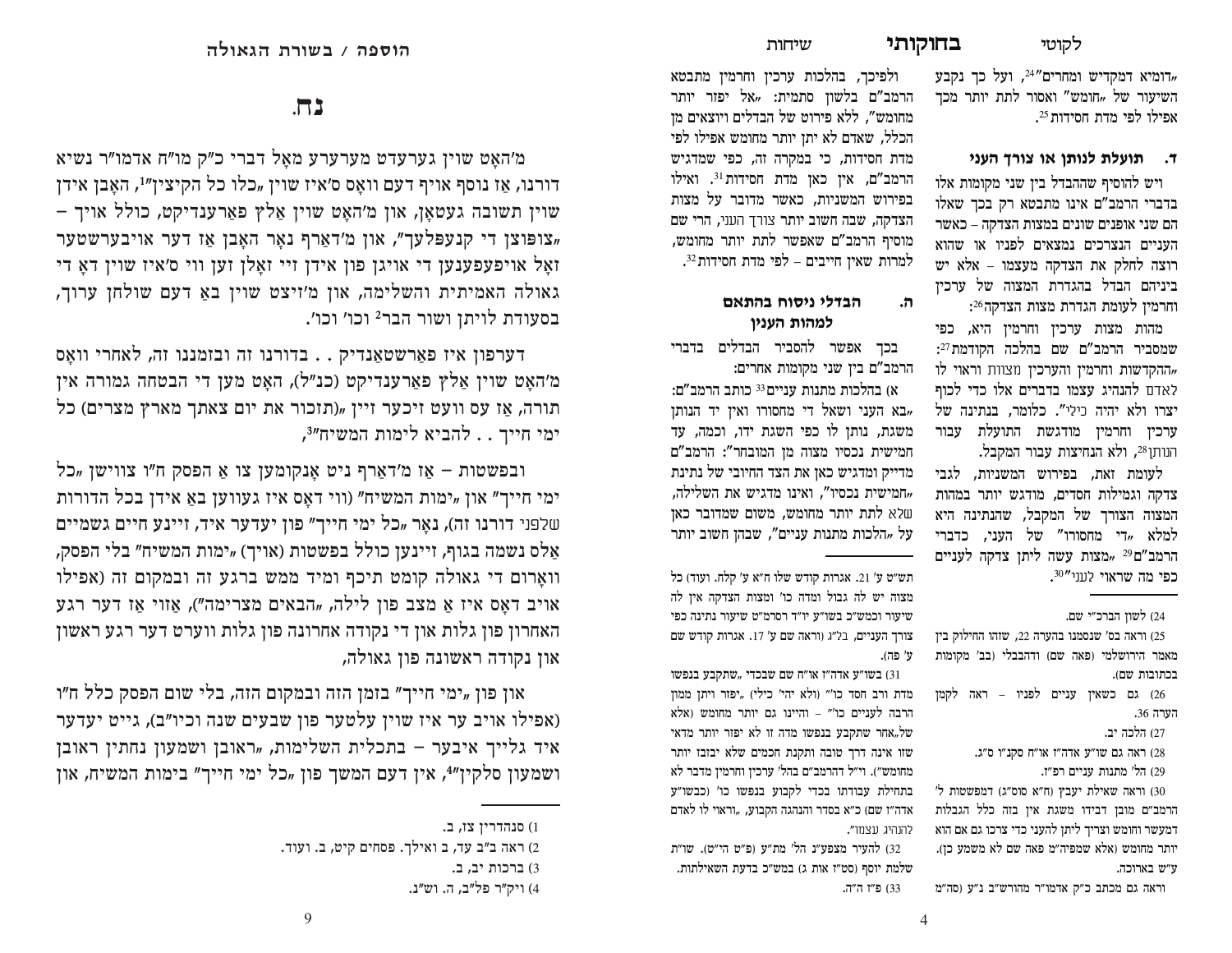# **תוספה** בשורת הגאולה

## **bz/**

דורנו זה הוא דור האחרון של הגלות והוא הוא דור הראשון של הגאולה – כהודעת והכרזת כ״ק מו״ח אדמו״ר נשיא דורנו, יוסף שבדורנו (ע״ש יוסף הראשון שהודיע והכריז ש<sub>״</sub>אלקים פקד יפקוד אתכם והעלה  $t^{(1\prime\prime}$ אתכם מן הארץ הזאת אל הארץ אשר נשבע לאברהם ליצחק וליעקב $t^{(1\prime\prime)}$ שכבר נשלמו כל מעשינו ועבודתינו, וכבר כלו כל הקיצין וכבר עשו תשובה, וכבר נסתיימו כל ההכנות ובאופן ד"הכנה רבתי", והכל מוכן לסעודה<sup>2</sup> דלעתיד לבוא, לויתן ושור הבר<sup>3</sup> ויין המשומר<del>!</del>.

(משיחות עשרה בטבת (יהפך לשמחה), וש״פ ויחי, י״ד טבת תשנ״ב)



1) פרשתנו נ, כד. 2) ע״פ ל׳ חז״ל – אבות פ״ג מט״ז. סנהדרין לח, א ובפרש״י. ה ב"ב עה, א, ויק"ר פי"ג, ג, (3) 4) ברכות לד, ב. וש״נ.

לקוטי **<b>בחוקותי** 

 $v$ יחות

מצוות אלו אין מקום לפזר יותר מחומש בכל מקרה, אף לפי מדת חסידות, כדלעיל.

## **LFN GZFY ]SL]S H RZ]O "נפשו**

לפי האמור לעיל – שהענין של <sub>"</sub>אל יפזר יותר מחומש״ תלוי בסוג הגדרת המצוה – ניתן לבאר גם את דברי אדמו"ר הזקן שיש לתת צדקה <sub>"</sub>יותר מחומש", ואף יותר מכך "כל אשר לאיש", שזהו אופן שלישי, כלומר,  $''$ לא רק (א) עד חומש $^{39}$ י, (ב) או  $\star$ יותר מחומש אך בהגבלה שלא לתת <sub>"</sub>כל נכסיו", כפי שמסביר הגאון הרוגוטשובי<sup>40</sup>: <sub>"</sub>משמע שם מדברי רבינו (בפירוש המשניות) דרק כל ממונו אין זה מדת חסידות, אבל יותר מחומש שפיר <sup>41</sup> מותר"<sup>42</sup>, אלא (ג) <sub>"</sub>כל אשר לאיש": האפשרות לתת מצד מדת <mark>חסידות ‰יותר</mark>

19) להעיר שממ"ש אדה"ז שבנדו"ז "אין לחוש משום אל יבזבז יותר מחומש", משמע, דס"ל שהדין האל יבזבז הוא גם בצדקה וכדעת הרמ״א – יו״ד סרמ״ט ס״א. וכ״כ אדה״ז בקו״א להל׳ מכירה שלו ס״ד), דלא כהרמב״ם בפיהמ״ש כו׳ דס״ל שמצד מדת חסידות יש לתת יותר מחומש.

ולפענ״ד שגם אדה״ז אפ״ל דס״ל כהרמב״ם כאשר בא העני ושואל די מחסורו כו' – שהרי באגה״ת ובאגה״ק (הנ״ל) מדובר (לא שהעני בא וכו׳, כ״א) טהנותן משתדל להרבות בצדקה, שאז חוששין לאל יבזבז יותר מחומש (לולי הצורך לתיקון נפשו).

ועפ״ו יומתק שבאגה״ק סט״ו כ׳ רק ש"היא רפואת הגוף ונפש ממש, אשר עור בעד עור וכל אשר לאיש יתן בעד נפשו", ולא כתב שאין לחוש משום אל יבזבז כו' – כי שם מדבר אודות החיוב דמצות הצדקה, "ליתן ביד מלאה ועין יפה לכל הצטרכות ההכרחיים לדי מחסורי האביונים נקיים אשר עיניהם נשואות אלינו כו׳״, היינו כאשר העני בא ושואל די מחסורו.

40) צפע״נ על הרמב״ם סוף הל׳ ערכין.

41) וראה בצפע״נ שם (ובהל׳ מת״ע פ״י הט״ז) עוד אופנים.

42) וראה גם ס׳ אגרות קודש אדמו״ר הזקן ע׳ סלד־ה. צורך העני, ולכן אפשר להוסיף ולתת יותר מחמישית מנכסיו, לפי מדת חסידות<sup>34</sup>.

לפי זה מובן יותר מדוע אין הרמב״ם מזכיר נתינת צדקה לעניים בסוף הלכות ערכיו <sup>1</sup> וחרמין, כי בענין צדקה לעניים<sup>35</sup> אינו קיים כלל. לדעת הרמב"ם. האיסור של אל יבזבז  $\cdot$ יותר מחומש 36

> ב) בהלכות דעות<sup>37</sup> פוסק הרמב"ם <sub>"</sub>ואסור לו לאדם להפקיר או להקדיש כל נכסיו ויטריח על הבריות", כלומר, שהאיסור הוא דוקא לגבי <sub>"</sub>כל נכסיו", בשונה מדבריו בהלכות ערכיז וחרמיז, שאסור לאדם לתת  $\rlap{.}$ יותר מחומש $\rlap{.}$

וההסבר להבדל זה הוא:

בהלכות דעות מבאר הרמב"ם כיצד צריך האדם לנהוג כראוי בעניני דעותיו והנהגותיו וכו׳, ולכן אין הוא יכול לפסוק כאן בהתאם לכלל. שאסור לפזר יותר מחומש, כי בהנהגת האדם יש מקרים שבהם מותר לו והוא צריך  $\zeta$ לתת יותר מחומש, לדוגמא בנתינת ל לעניים, ובמיוחד כאשר העני עומד לפניו ומבקש ממנו לסייע בצרכיו וכו׳.

ואילו בהלכות ערכין וחרמין הרי מצד

וכמ"ש בפיהמ"ש פאה שם.

ומש"כ שם "כל המפור ממו<mark>נו</mark> במצות", הכוונה (35 בפשטות לערכין כו׳ שלפנ״ז, וכמ״ש בהלכה (יב) שלפנ"ז "ההקדשות וחרמין והערכין מצות", או שאר מצות (חוץ מצדקה). - וראה גם סיום לשונו בפיהמ"ש פאה שם "ויתנהו בצרכי מצות".<br>.

"גם כשאין עניים לפניו. – ול' "אל יבזבז כו $(36$ שבש"ס בבלי (כתובות נ, א. ערכין כח, א) י"ל דלהרמב"ם אינו מדבר בצדקה לעניים (כבפרש"י שם) אלא בבזבוז להקדש (וכיו"ב) כמ"ש ברש"י מהדורא קמא (הובא בשטמ"ק שם). וגם בכתובות (סז, סע"ב) אייתי לי חושבנאי דצדקה", אין הכוונה לצדקה, $\mu$ לעניים (כלפנ"ז שם "הוה עניא כו'") כ"א לשם כללי לכל עניני צדקה שלו (כולל הקדשות כו'). ועצ״ע.

37) פ"ה הי"ב.

G31 להעיר גם משו״ע אדה״ז שבהערה 31.